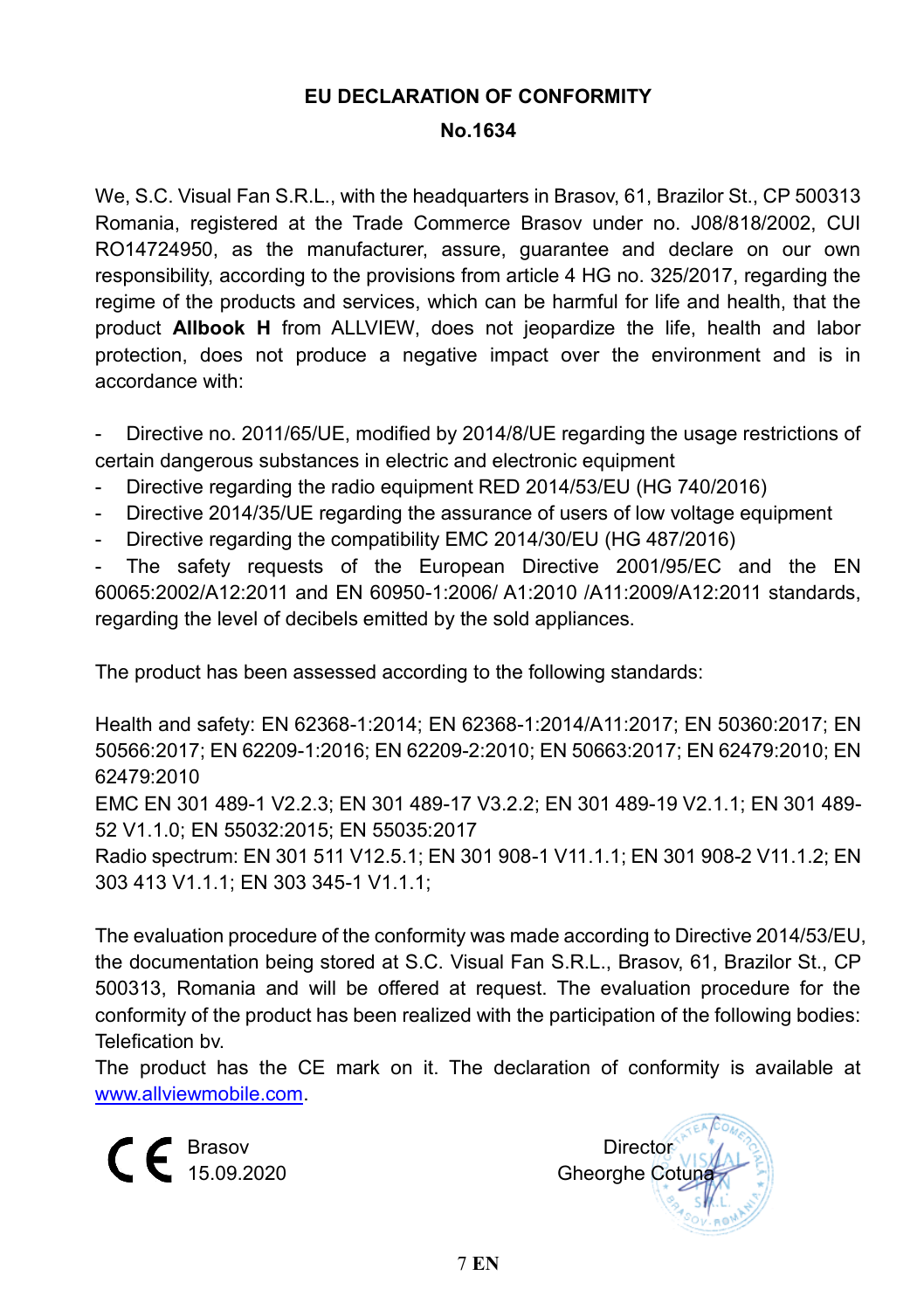## **DECLARACIÓN DE CONFORMIDAD UE**

#### **No. 1634**

Nosotros, S.C. Visual Fan S.R.L., con sede en Brasov, 61, Brazilor St., CP 500313 Rumanía, registrado en el Registro de Comercio de Brasov con el n. J08 / 818/2002, CUI RO14724950, como fabricante, asegura, garantiza y declara bajo nuestra propia responsabilidad, de acuerdo con lo dispuesto en el artículo 4 HG no. 325 / 2017, relativo al régimen de los productos y servicios, que puede ser nocivo para la vida y la salud, que el producto **Allbook H** de ALLVIEW, no pone en peligro la vida, la salud y la protección laboral, no produce un impacto negativo sobre el medio ambiente y está de acuerdo:

- Directiva no. 2011/65 / UE, modificado por 2014/8/UE en relación con las restricciones de uso de determinadas sustancias peligrosas en equipos eléctricos y electrónicos

- Directiva sobre equipos de radio RED 2014/53/EU (HG 740/2016)

- Directiva 2014/35 / UE relativa a la garantía de que los usuarios de equipos de baja tensión

- Directiva relativa a la compatibilidad EMC 2014/30/EU (HG 487/2016)

Las solicitudes de seguridad de la Directiva Europea 2001/95 / CE y de las normas EN 60065: 2002 / A12: 2011 y EN 60950-1: 2006 / A1: 2010 / A11: 2009 / A12: 2011, relativas al nivel de decibelios emitidos por los aparatos vendidos.

El producto ha sido evaluado de acuerdo con las siguientes normas:

Salud y seguridad: EN 62368-1:2014; EN 62368-1:2014/A11:2017; EN 50360:2017; EN 50566:2017; EN 62209-1:2016; EN 62209-2:2010; EN 50663:2017; EN 62479:2010; EN 62479:2010

EMC EN 301 489-1 V2.2.3; EN 301 489-17 V3.2.2; EN 301 489-19 V2.1.1; EN 301 489- 52 V1.1.0; EN 55032:2015; EN 55035:2017

Espectro radioeléctrico: EN 301 511 V12.5.1; EN 301 908-1 V11.1.1; EN 301 908-2 V11.1.2; EN 303 413 V1.1.1; EN 303 345-1 V1.1.1;

El procedimiento de evaluación de la conformidad se realizó de conformidad con la Directiva 2014/53/EU, y la documentación se almacenará en S.C. Visual Fan S.R.L., Brasov, 61, Brazilor St., CP 500313, Rumania.El producto tiene la marca CE en él. La declaración de conformidad está disponible en [www.allviewmobile.com](http://www.allviewmobile.com/) .

 $\mathsf{C}\,\mathsf{E}$  Brasov Director Director